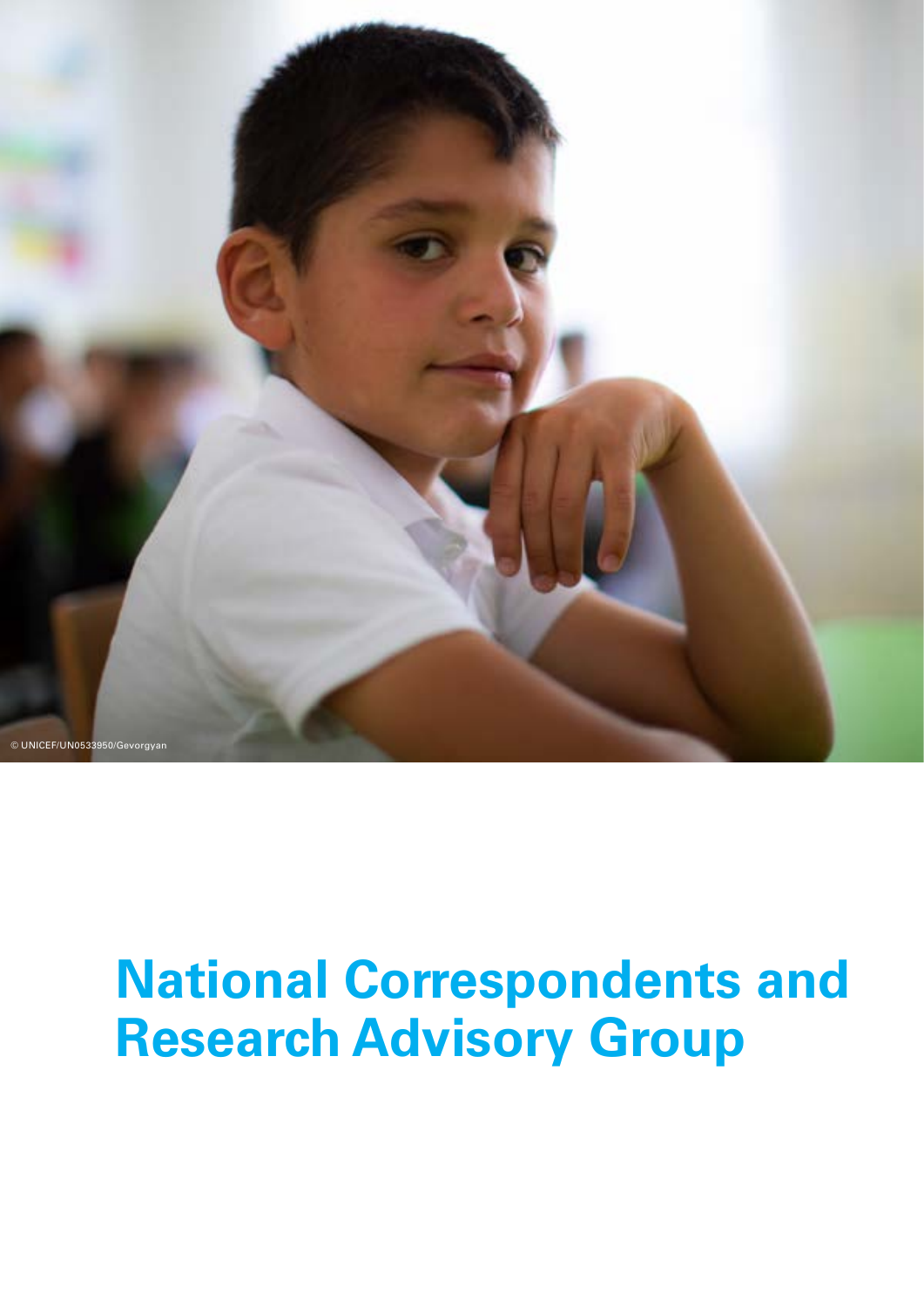An overview of the National Correspondents and Research Advisory Group members involved in the DataCare project.

### Terms of Reference for National Correspondents in the DataCare project

### **Introduction**

In the [DataCare project](https://www.eurochild.org/initiative/datacare/), Eurochild and our partners UNICEF envision the development of comparable benchmark indicators to enact progress towards convergence in the type of data and the way that it is collected on children in alternative care (CiAC) across EU Member States. To achieve this goal, we recognise the importance of cooperating with national-based experts who, as National Correspondents, will help us 'map the data collection systems of their respective countries.

This document outlines a Terms of Reference to detail the roles and expectations for National Correspondents to engage with the Eurochild Research Team for the DataCare project.

### **Background to the DataCare project**

The DataCare project is a joint initiative of Eurochild and UNICEF. It is an ambitious and transformative European initiative that will map the data collection systems on alternative care for children in alternative care (CiAC) in the European Union (EU) and the United Kingdom (UK) as they currently exist. Launched in March 2020, the final results will be published by September 2021.

While the mapping exercise is groundbreaking in itself, Eurochild and our partners UNICEF plan to utilize the findings for evidence-based advocacy for systemic reform of how data on CiAC is monitored and published across EU Member States.

The DataCare project therefore comprises three components:

- 1. Carry out a comprehensive mapping to understand how Member States currently collect, report, and use child protection data. It will identify 'good practice' examples of countries with strong data collection systems, as well as important trends and gaps.
- 2. Comparatively analyse countries' data collection systems to identify what, if any, comparability exists across countries. This will better equip intergovernmental, governmental, and non-governmental stakeholders to track and compare trends in relation to entry into care (stock and flow), quality of care and leaving care.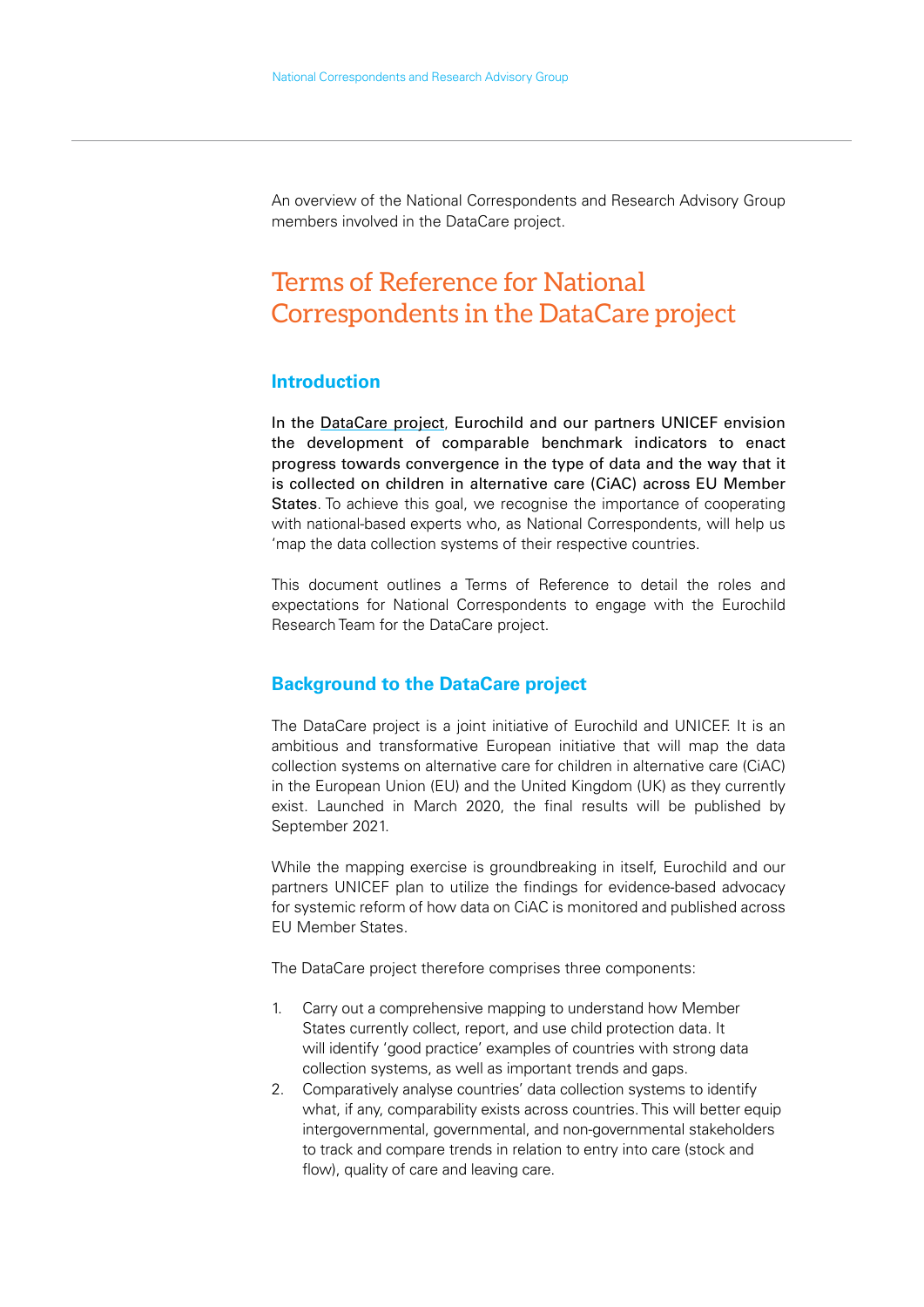3. Develop an advocacy campaign based on the analysis to track and influence the planned EU Council Recommendation for a European Child Guarantee. Our evidence-based recommendations will call for proposals to monitor, through comparable indicators, progress in child protection reforms.

### **The role of National Correspondents in the DataCare project**

To help us achieve our goals to influence child protection reform, Eurochild is looking to cooperate with experts, or emerging experts, in the field of academic research and policy-influencing for CiAC. We wish to cooperate with experts as National Correspondents from each country of the study to support the mapping of CiAC data collection systems in the EU 27 and the UK.

National Correspondents will play an enabling role in this research by completing the National Template designed by the Eurochild Research Team to map the data collection system at national level. Being part of this EU-level development is an opportunity to achieve demonstrable systemic policy change to help improve the lives of children in alternative care, and be clearly recognised for this contribution.

A Research Protocol, outlining the vision and methodological approach will guide the completion of the National Template.

Completion of the National Template will enable an in-depth assessment for alternative care data systems in Europe. Participation is therefore an opportunity for experts to feed into European and national policy change, facilitated through the expertise of Eurochild and the UNICEF European and Central Asian Regional Offices.

### **What tasks will National Correspondents carry out?**

As National Correspondents, participating experts will be tasked with completing the National Template. This will involve:

- verifying sources around national data collection on alternative care in their respective country
- translating of national definitions related to alternative care into an international framework
- providing most recently available data on CiAC in their respective country
- identifying national data collection tools, policies and legislation, research, debates and developments
- communicating on an ongoing basis from October 2020-September 2021 with the Eurochild Research Team, via webinars and calls, to discuss the Research Protocol, the National Template and relevant research updates when necessary.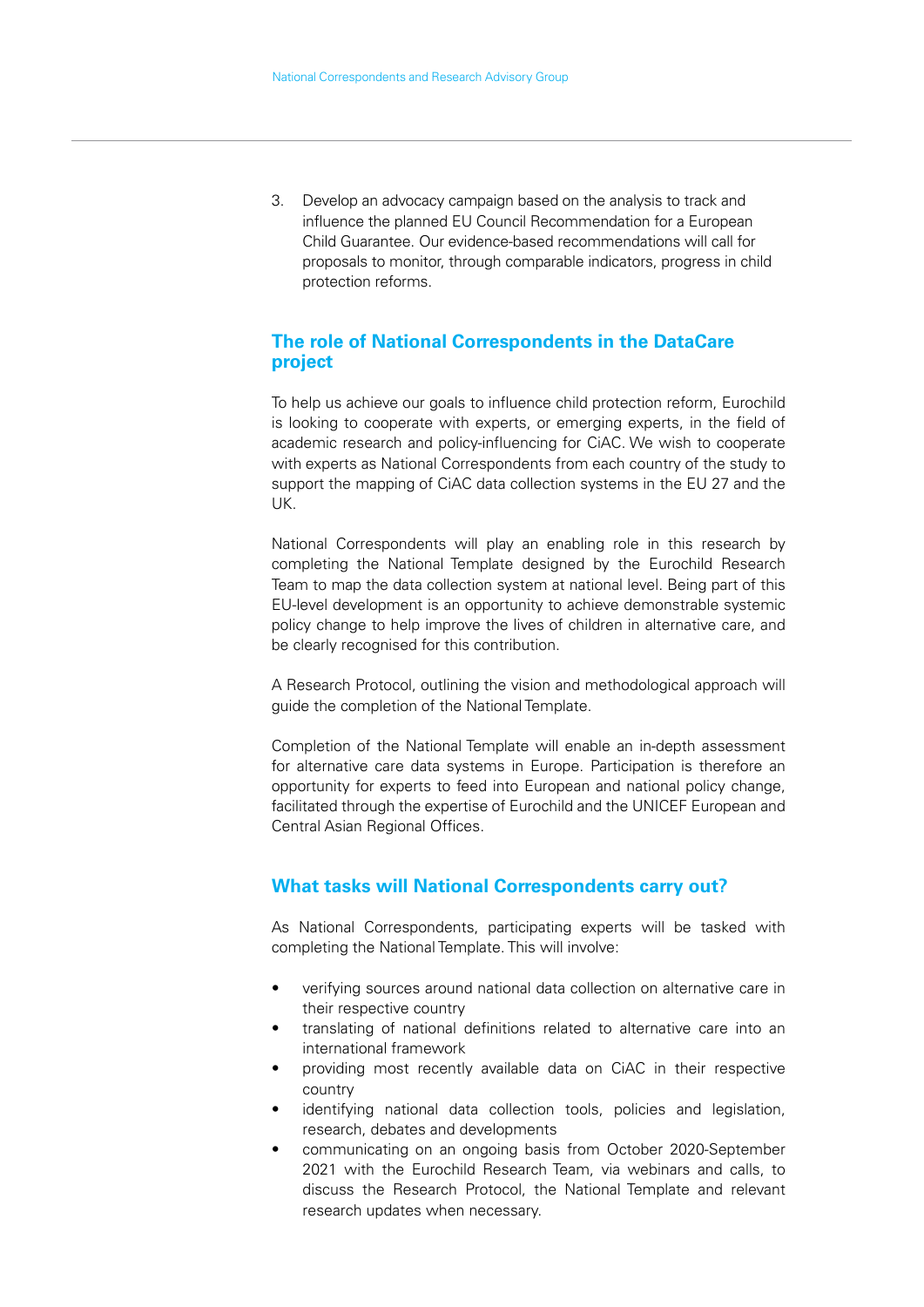### **Profile of the National Correspondents**

Candidates interested in becoming National Correspondents should possess the following profile:

- already working in research, or completing early-career research, in the area of child protection reform and data collection analysis across the EU and the UK
- possess an in-depth understanding of national child protection systems and an understanding of international child protection terminology
- possess an understanding of the data infrastructure for CiAC at national level, for example, such as the tools (e.g. statistical questionnaires) and instructions used to collect and evaluate data
- familiarity with data collection tools, policy and legislation relevant to child protection and alternative care systems in their respective countries of the study
- established relationships with national and/or local authorities with responsibilities for child protection and alternative care and national statistical agencies.

### **How will the Eurochild Research Team support the National Correspondents?**

Eurochild will support the contribution of National Correspondents to the DataCare project by:

- providing the National Template and the Research Protocol to National Correspondents, as well as providing an overview of its use through an introductory webinar
- coordinating centrally the national mapping exercise, and supporting National Correspondents to complete the National Template
- providing support through ongoing communication with National Correspondents, from initial engagement through to conclusion of the agreed cooperation, via webinars and calls
- supporting capacity building and facilitating network development for National Correspondents through contact with fellow Correspondents and EU child protection stakeholders.

### **Conditions of collaboration**

The ambition of the DataCare project is transformative in nature, and seeks to harness existing data and national expertise to issue powerful evidencebased recommendations for EU Member States to improve how they collect data on CiAC. In order to achieve this goal under constrained resources, Eurochild is looking to cooperate with experts with the above profile on a voluntary basis.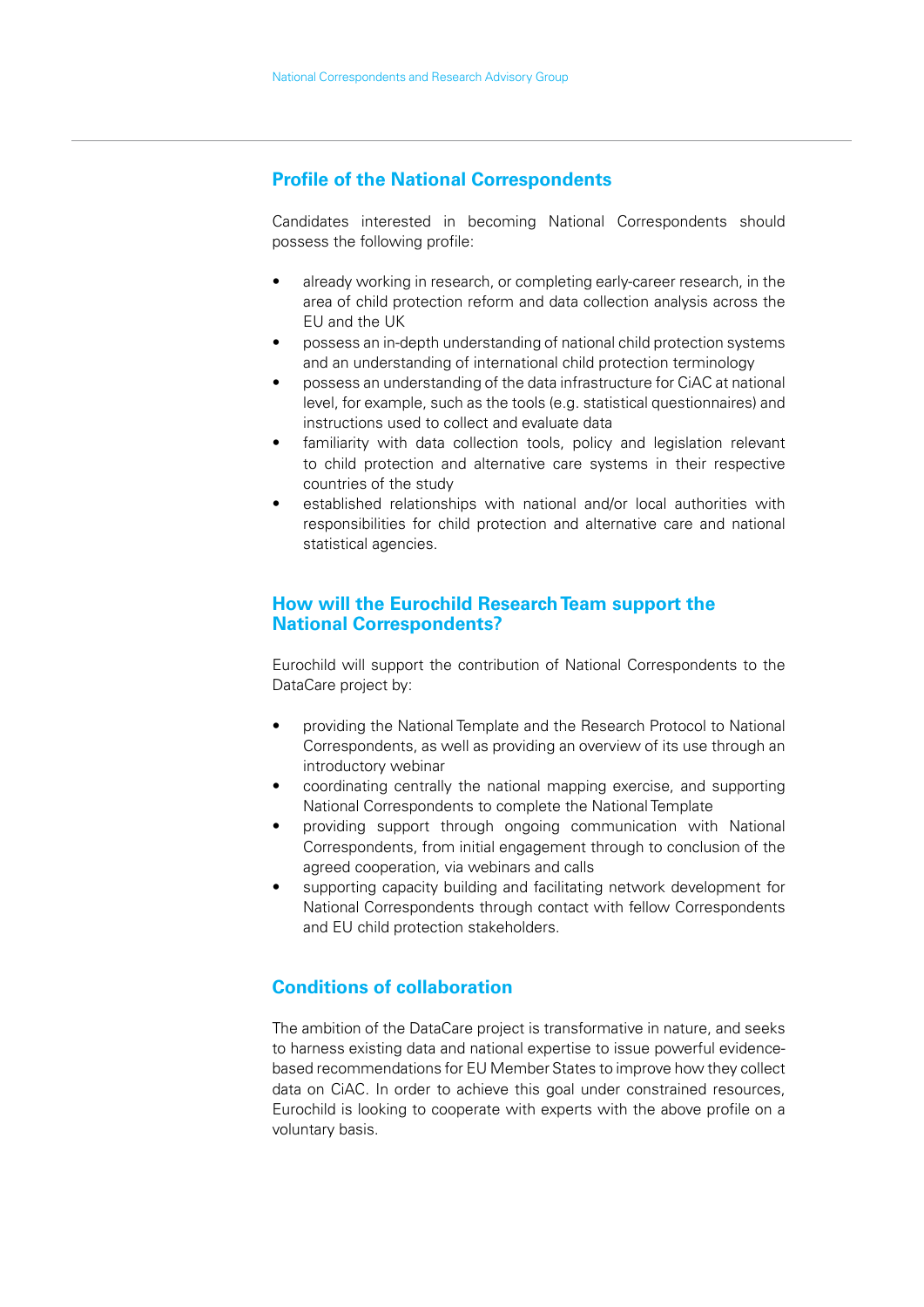While this collaboration is to be voluntary, experts who engage in the DataCare project will have the opportunity to contribute to a landmark European comparative study on children in care. As experts engaged in the study, National Correspondents will be recognised clearly for their contribution towards demonstrable and lasting change for children in alternative care.

### **To apply**

Interested experts are invited to submit their expression of interest in the form of a Curriculum Vitae and an accompanying cover letter to [Ciaran.](mailto:?subject=) [odonnell@eurochild.org](mailto:?subject=). An application should clearly set out how the candidate meets the outlined profile for National Correspondents.

Upon a successful application to the role, National Correspondents will sign with Eurochild a Letter of Intent, to formalize their contribution to the DataCare project.

Additional inquiries can be sent to [Ciaran.odonnell@eurochild.org](mailto:?subject=).

### DataCare project National Correspondents

Eurochild and UNICEF are collaborating with leading national-based experts, across the EU and the UK to map national alternative care data collection systems.

Our 'National Correspondents' are already working in research in the area of child protection reform and data collection analysis across the EU and the UK. They are well-versed with data collection, policy and legislation relevant to alternative care for children in their respective countries. In some cases, they already possess established relationships with national and/or local authorities responsible for alternative care and national statistical agencies.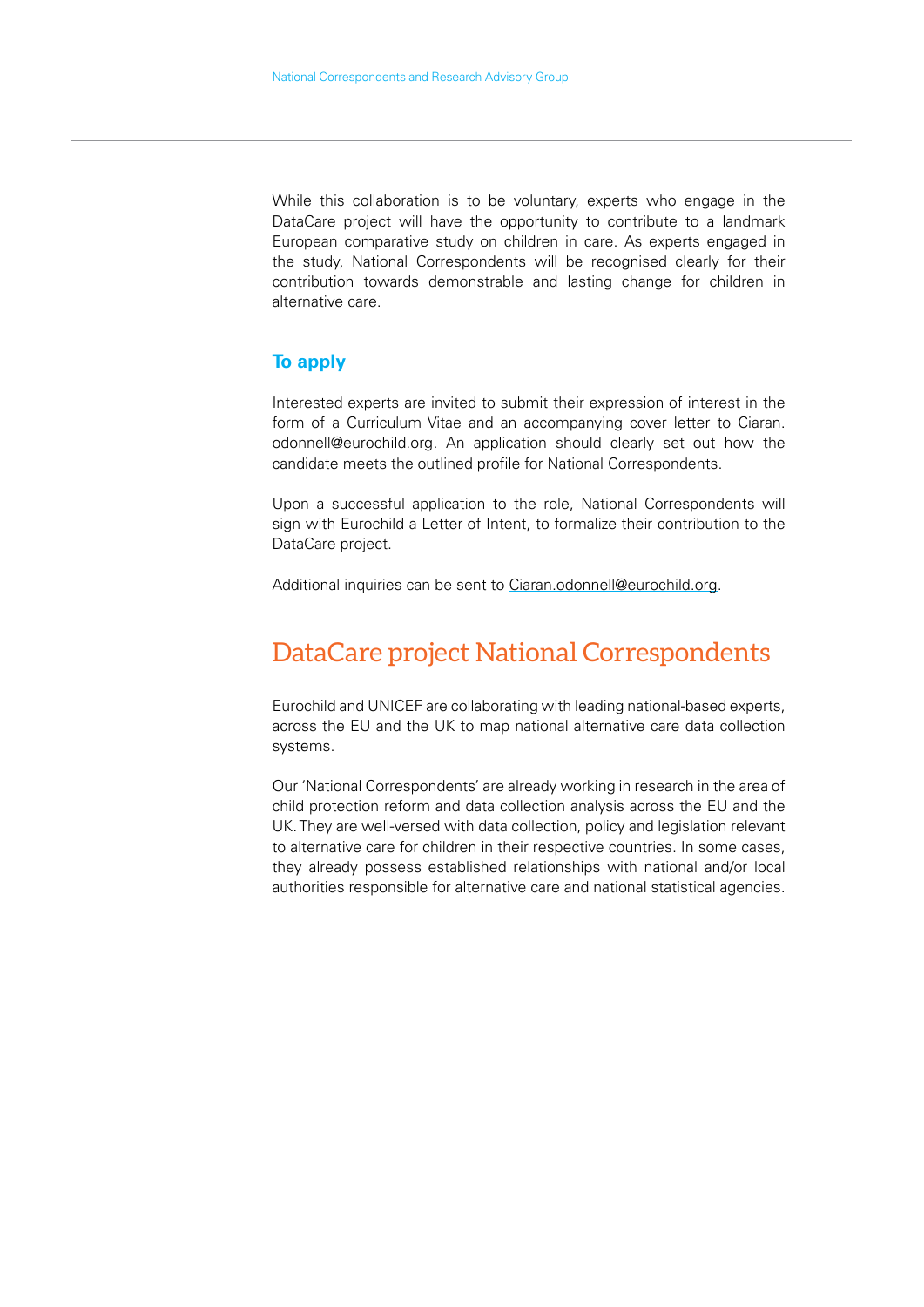### **The 58 DataCare National Correspondents**

| Country  | <b>Name</b>     |                 | <b>Organisation</b>                                                                                                                        |
|----------|-----------------|-----------------|--------------------------------------------------------------------------------------------------------------------------------------------|
| Belgium  | Maud            | Stiernet        | Independent researcher                                                                                                                     |
| Belgium  | Johan           | Vanderfaeillie  | Vrije Universiteit Brussel                                                                                                                 |
| Bulgaria | Evgeniya        | Toneva          | Know-how Centre for Alternative Care for Children, New Bulgarian<br>University                                                             |
| Croatia  | Andrea          | Ćosić           | University of Zagreb                                                                                                                       |
| Croatia  | Snježana        | Sekušak-Galešev | University of Zagreb                                                                                                                       |
| Croatia  | Lucija          | Vejmelka        | <b>FICE Croatia</b>                                                                                                                        |
| Croatia  | Petra           | Hrvoj           | <b>FICE Croatia</b>                                                                                                                        |
| Croatia  | Ivana           | <b>Boric</b>    | University of Zagreb                                                                                                                       |
| Croatia  | Maja            | Laklija         | University of Zagreb                                                                                                                       |
| Cyprus   | <b>Marios</b>   | Kantaris        | Open University of Cyprus                                                                                                                  |
| Czechia  | Kristýna        | Jůzová Kotalová | Ministry of Labour and Social Affairs, Czechia                                                                                             |
| Czechia  | Michal          | Šíp             | Ministry of Labour and Social Affairs, Czechia                                                                                             |
| Denmark  | Mette           | Lausten         | Danish Centre for Social Science Research (VIVE)                                                                                           |
| Finland  | Pia             | Eriksson        | The Finnish Institute for Health and Welfare                                                                                               |
| Finland  | Anna            | Tiili           | Central Union for Child Welfare Finland                                                                                                    |
| France   | Isabelle        | Frechon         | CNRS - laboratoire Printemps - Université Paris Saclay                                                                                     |
| Germany  | Zoe             | Clark           | University of Siegen                                                                                                                       |
| Germany  | Fabian          | Fritz           | Hamburg University of Applied Sciences                                                                                                     |
| Germany  | Tilman          | Lutz            | Hamburg University of Applied Sciences                                                                                                     |
| Germany  | Lotte           | Pörksen         | Hamburg University of Applied Sciences                                                                                                     |
| Greece   | Eleni           | Drakopoulou     | Independent researcher                                                                                                                     |
| Greece   | Katerina        | Nanou           | Independent researcher                                                                                                                     |
| Hungary  | Maria           | Herczog         | Family, Child, Youth Association                                                                                                           |
| Hungary  | Gaspar          | Fajth           | Independent researcher                                                                                                                     |
| Hungary  | Andrea          | Racz            | University of Eötvös Loránd, Department of Social Work                                                                                     |
| Ireland  | Maria           | Corbett         | <b>Trinity College Dublin</b>                                                                                                              |
| Ireland  | Robbie          | Gilligan        | <b>Trinity College Dublin</b>                                                                                                              |
| Ireland  | Eavan           | <b>Brady</b>    | <b>Trinity College Dublin</b>                                                                                                              |
| Italy    | Enza<br>Roberta | Petrillo        | Sr. Independent Researcher & Research Member of the Unesco Chair in<br>Population, Migrations and Development, Sapienza University of Rome |
| Italy    | Paola           | Milani          | University of Padova                                                                                                                       |
|          |                 |                 |                                                                                                                                            |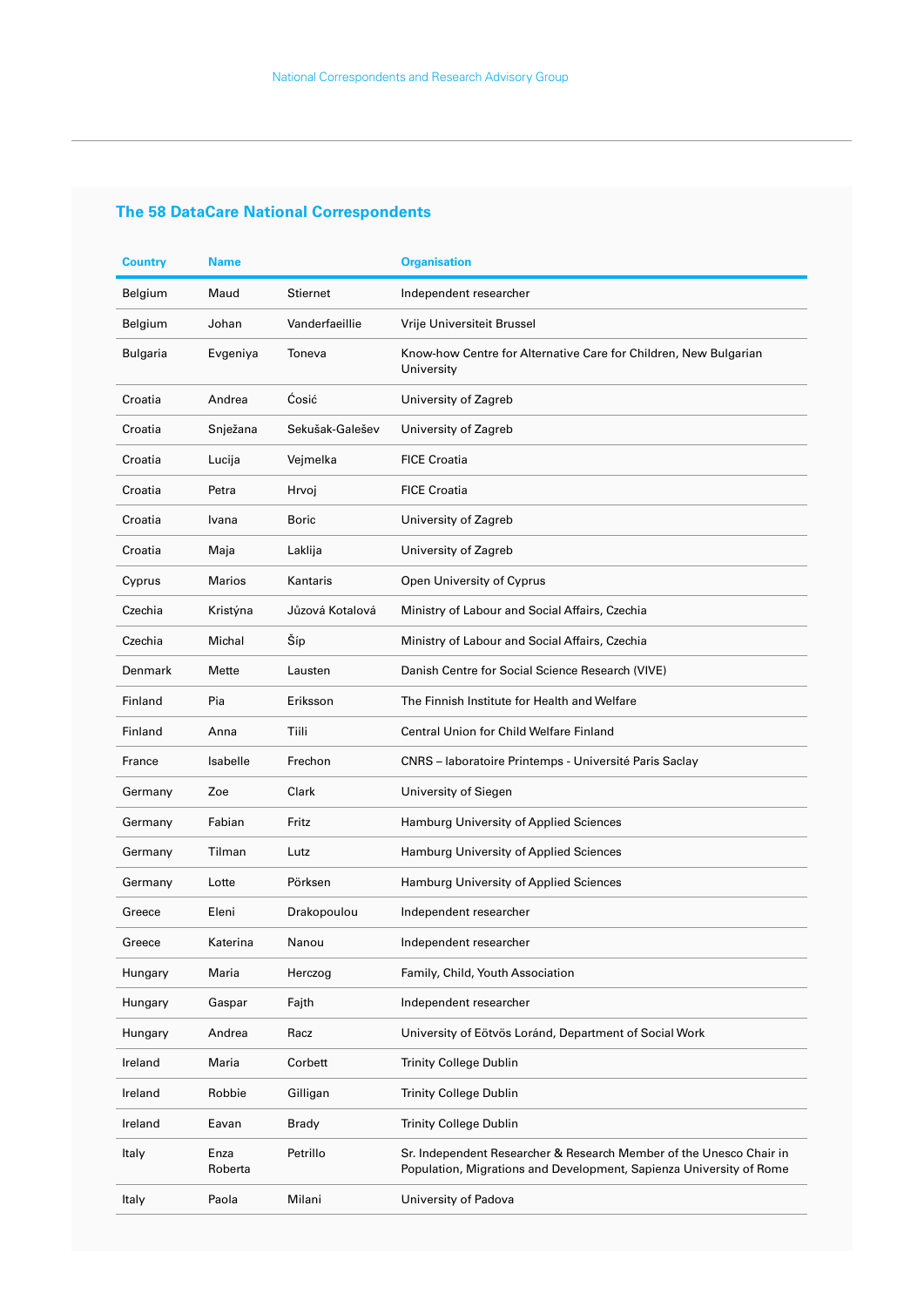| Lithuania<br>Dalija<br>Snieškienė<br><b>Vytautas Magnus University</b><br>Kirka<br>Vytautas<br><b>Vytautas Magnus University</b><br>Lithuania<br>Lithuania<br>Ilona<br>Tamutienė<br><b>Vytautas Magnus University</b><br>VŠJ Auto moto group<br>Lithuania<br>Misiukoniene<br>Laura<br>Malta<br>Remenda<br>Grech<br>Directorate for Alternative Care (Children & Youths), Foundation for<br><b>Social Welfare Services</b><br>Netherlands<br>Erik Jan<br>de Wilde<br>Netherlands Youth Institute<br>Golczyńska-<br>University of Lodz<br>Agnieszka<br>Grondas<br>Poland<br>Marta<br>Danecka<br>The Polish Academy of Sciences<br>Poland<br><b>Skalec</b><br>University of Warsaw<br>Agata<br>Poland<br>Magdalena<br>Błaszczyk<br>University of Lodz<br>Sergio<br>Araújo<br>Independent researcher<br>Portugal<br>Véronique<br>Lerch<br>Independent researcher<br>Vânia<br>Pinto<br>University of Oxford<br>Romania<br>Daniela<br>Tarnovschi<br>Life and Light Foundation<br>Romania<br>Gabriela<br>Dima<br>University of Transylvania Brasov<br>Slovenia<br>Tamara<br>Narat<br>Social Protection Institute of the Republic of Slovenia - Child Observatory<br>Adriana<br>Aralica<br>Legal-Informational Centre for NGOs - Slovenia<br>Urban<br>Boljka<br>Social Protection Institute of the Republic of Slovenia - Child Observatory<br>Fernandez del<br>Child and Family Research Group, Department of Psychology at<br>Jorge<br>Valle<br>University of Oviedo<br>David<br>Pålsson<br>Sweden<br><b>Stockholm University</b><br>Sweden<br>Hilma<br>Stockholm University<br>Forsman<br>University of Oxford's Rees Centre<br>UK-England<br>Lisa<br>Holmes<br>McCartan<br><b>Queens University Belfast</b><br>UK-N. Ireland<br>Claire<br><b>Health and Social Care Board</b><br>UK-N. Ireland<br>Thomas<br>Doherty<br>UK-N. Ireland<br>Heidi<br>Rodgers<br>Department of Health, Government of Northern Ireland<br>Macleod<br>UK-Scotland<br>Marion<br>Independent researcher<br>McTier<br>Centre for Excellence for Children's Care and Protection (CELCIS)<br>UK-Scotland<br>Alex<br>Martin<br>Elliot<br><b>Cardiff University</b> | Country         | <b>Name</b> | <b>Organisation</b> |
|-----------------------------------------------------------------------------------------------------------------------------------------------------------------------------------------------------------------------------------------------------------------------------------------------------------------------------------------------------------------------------------------------------------------------------------------------------------------------------------------------------------------------------------------------------------------------------------------------------------------------------------------------------------------------------------------------------------------------------------------------------------------------------------------------------------------------------------------------------------------------------------------------------------------------------------------------------------------------------------------------------------------------------------------------------------------------------------------------------------------------------------------------------------------------------------------------------------------------------------------------------------------------------------------------------------------------------------------------------------------------------------------------------------------------------------------------------------------------------------------------------------------------------------------------------------------------------------------------------------------------------------------------------------------------------------------------------------------------------------------------------------------------------------------------------------------------------------------------------------------------------------------------------------------------------------------------------------------------------------------------------------------------------------------------------------------------------------------------------------------------------------|-----------------|-------------|---------------------|
|                                                                                                                                                                                                                                                                                                                                                                                                                                                                                                                                                                                                                                                                                                                                                                                                                                                                                                                                                                                                                                                                                                                                                                                                                                                                                                                                                                                                                                                                                                                                                                                                                                                                                                                                                                                                                                                                                                                                                                                                                                                                                                                                   |                 |             |                     |
|                                                                                                                                                                                                                                                                                                                                                                                                                                                                                                                                                                                                                                                                                                                                                                                                                                                                                                                                                                                                                                                                                                                                                                                                                                                                                                                                                                                                                                                                                                                                                                                                                                                                                                                                                                                                                                                                                                                                                                                                                                                                                                                                   |                 |             |                     |
|                                                                                                                                                                                                                                                                                                                                                                                                                                                                                                                                                                                                                                                                                                                                                                                                                                                                                                                                                                                                                                                                                                                                                                                                                                                                                                                                                                                                                                                                                                                                                                                                                                                                                                                                                                                                                                                                                                                                                                                                                                                                                                                                   |                 |             |                     |
|                                                                                                                                                                                                                                                                                                                                                                                                                                                                                                                                                                                                                                                                                                                                                                                                                                                                                                                                                                                                                                                                                                                                                                                                                                                                                                                                                                                                                                                                                                                                                                                                                                                                                                                                                                                                                                                                                                                                                                                                                                                                                                                                   |                 |             |                     |
|                                                                                                                                                                                                                                                                                                                                                                                                                                                                                                                                                                                                                                                                                                                                                                                                                                                                                                                                                                                                                                                                                                                                                                                                                                                                                                                                                                                                                                                                                                                                                                                                                                                                                                                                                                                                                                                                                                                                                                                                                                                                                                                                   |                 |             |                     |
|                                                                                                                                                                                                                                                                                                                                                                                                                                                                                                                                                                                                                                                                                                                                                                                                                                                                                                                                                                                                                                                                                                                                                                                                                                                                                                                                                                                                                                                                                                                                                                                                                                                                                                                                                                                                                                                                                                                                                                                                                                                                                                                                   |                 |             |                     |
|                                                                                                                                                                                                                                                                                                                                                                                                                                                                                                                                                                                                                                                                                                                                                                                                                                                                                                                                                                                                                                                                                                                                                                                                                                                                                                                                                                                                                                                                                                                                                                                                                                                                                                                                                                                                                                                                                                                                                                                                                                                                                                                                   | Poland          |             |                     |
|                                                                                                                                                                                                                                                                                                                                                                                                                                                                                                                                                                                                                                                                                                                                                                                                                                                                                                                                                                                                                                                                                                                                                                                                                                                                                                                                                                                                                                                                                                                                                                                                                                                                                                                                                                                                                                                                                                                                                                                                                                                                                                                                   |                 |             |                     |
|                                                                                                                                                                                                                                                                                                                                                                                                                                                                                                                                                                                                                                                                                                                                                                                                                                                                                                                                                                                                                                                                                                                                                                                                                                                                                                                                                                                                                                                                                                                                                                                                                                                                                                                                                                                                                                                                                                                                                                                                                                                                                                                                   |                 |             |                     |
|                                                                                                                                                                                                                                                                                                                                                                                                                                                                                                                                                                                                                                                                                                                                                                                                                                                                                                                                                                                                                                                                                                                                                                                                                                                                                                                                                                                                                                                                                                                                                                                                                                                                                                                                                                                                                                                                                                                                                                                                                                                                                                                                   |                 |             |                     |
|                                                                                                                                                                                                                                                                                                                                                                                                                                                                                                                                                                                                                                                                                                                                                                                                                                                                                                                                                                                                                                                                                                                                                                                                                                                                                                                                                                                                                                                                                                                                                                                                                                                                                                                                                                                                                                                                                                                                                                                                                                                                                                                                   |                 |             |                     |
|                                                                                                                                                                                                                                                                                                                                                                                                                                                                                                                                                                                                                                                                                                                                                                                                                                                                                                                                                                                                                                                                                                                                                                                                                                                                                                                                                                                                                                                                                                                                                                                                                                                                                                                                                                                                                                                                                                                                                                                                                                                                                                                                   | Portugal        |             |                     |
|                                                                                                                                                                                                                                                                                                                                                                                                                                                                                                                                                                                                                                                                                                                                                                                                                                                                                                                                                                                                                                                                                                                                                                                                                                                                                                                                                                                                                                                                                                                                                                                                                                                                                                                                                                                                                                                                                                                                                                                                                                                                                                                                   | Portugal        |             |                     |
|                                                                                                                                                                                                                                                                                                                                                                                                                                                                                                                                                                                                                                                                                                                                                                                                                                                                                                                                                                                                                                                                                                                                                                                                                                                                                                                                                                                                                                                                                                                                                                                                                                                                                                                                                                                                                                                                                                                                                                                                                                                                                                                                   |                 |             |                     |
|                                                                                                                                                                                                                                                                                                                                                                                                                                                                                                                                                                                                                                                                                                                                                                                                                                                                                                                                                                                                                                                                                                                                                                                                                                                                                                                                                                                                                                                                                                                                                                                                                                                                                                                                                                                                                                                                                                                                                                                                                                                                                                                                   |                 |             |                     |
|                                                                                                                                                                                                                                                                                                                                                                                                                                                                                                                                                                                                                                                                                                                                                                                                                                                                                                                                                                                                                                                                                                                                                                                                                                                                                                                                                                                                                                                                                                                                                                                                                                                                                                                                                                                                                                                                                                                                                                                                                                                                                                                                   |                 |             |                     |
|                                                                                                                                                                                                                                                                                                                                                                                                                                                                                                                                                                                                                                                                                                                                                                                                                                                                                                                                                                                                                                                                                                                                                                                                                                                                                                                                                                                                                                                                                                                                                                                                                                                                                                                                                                                                                                                                                                                                                                                                                                                                                                                                   | Slovenia        |             |                     |
|                                                                                                                                                                                                                                                                                                                                                                                                                                                                                                                                                                                                                                                                                                                                                                                                                                                                                                                                                                                                                                                                                                                                                                                                                                                                                                                                                                                                                                                                                                                                                                                                                                                                                                                                                                                                                                                                                                                                                                                                                                                                                                                                   | Slovenia        |             |                     |
|                                                                                                                                                                                                                                                                                                                                                                                                                                                                                                                                                                                                                                                                                                                                                                                                                                                                                                                                                                                                                                                                                                                                                                                                                                                                                                                                                                                                                                                                                                                                                                                                                                                                                                                                                                                                                                                                                                                                                                                                                                                                                                                                   | Spain           |             |                     |
|                                                                                                                                                                                                                                                                                                                                                                                                                                                                                                                                                                                                                                                                                                                                                                                                                                                                                                                                                                                                                                                                                                                                                                                                                                                                                                                                                                                                                                                                                                                                                                                                                                                                                                                                                                                                                                                                                                                                                                                                                                                                                                                                   |                 |             |                     |
|                                                                                                                                                                                                                                                                                                                                                                                                                                                                                                                                                                                                                                                                                                                                                                                                                                                                                                                                                                                                                                                                                                                                                                                                                                                                                                                                                                                                                                                                                                                                                                                                                                                                                                                                                                                                                                                                                                                                                                                                                                                                                                                                   |                 |             |                     |
|                                                                                                                                                                                                                                                                                                                                                                                                                                                                                                                                                                                                                                                                                                                                                                                                                                                                                                                                                                                                                                                                                                                                                                                                                                                                                                                                                                                                                                                                                                                                                                                                                                                                                                                                                                                                                                                                                                                                                                                                                                                                                                                                   |                 |             |                     |
|                                                                                                                                                                                                                                                                                                                                                                                                                                                                                                                                                                                                                                                                                                                                                                                                                                                                                                                                                                                                                                                                                                                                                                                                                                                                                                                                                                                                                                                                                                                                                                                                                                                                                                                                                                                                                                                                                                                                                                                                                                                                                                                                   |                 |             |                     |
|                                                                                                                                                                                                                                                                                                                                                                                                                                                                                                                                                                                                                                                                                                                                                                                                                                                                                                                                                                                                                                                                                                                                                                                                                                                                                                                                                                                                                                                                                                                                                                                                                                                                                                                                                                                                                                                                                                                                                                                                                                                                                                                                   |                 |             |                     |
|                                                                                                                                                                                                                                                                                                                                                                                                                                                                                                                                                                                                                                                                                                                                                                                                                                                                                                                                                                                                                                                                                                                                                                                                                                                                                                                                                                                                                                                                                                                                                                                                                                                                                                                                                                                                                                                                                                                                                                                                                                                                                                                                   |                 |             |                     |
|                                                                                                                                                                                                                                                                                                                                                                                                                                                                                                                                                                                                                                                                                                                                                                                                                                                                                                                                                                                                                                                                                                                                                                                                                                                                                                                                                                                                                                                                                                                                                                                                                                                                                                                                                                                                                                                                                                                                                                                                                                                                                                                                   |                 |             |                     |
|                                                                                                                                                                                                                                                                                                                                                                                                                                                                                                                                                                                                                                                                                                                                                                                                                                                                                                                                                                                                                                                                                                                                                                                                                                                                                                                                                                                                                                                                                                                                                                                                                                                                                                                                                                                                                                                                                                                                                                                                                                                                                                                                   |                 |             |                     |
|                                                                                                                                                                                                                                                                                                                                                                                                                                                                                                                                                                                                                                                                                                                                                                                                                                                                                                                                                                                                                                                                                                                                                                                                                                                                                                                                                                                                                                                                                                                                                                                                                                                                                                                                                                                                                                                                                                                                                                                                                                                                                                                                   | <b>UK-Wales</b> |             |                     |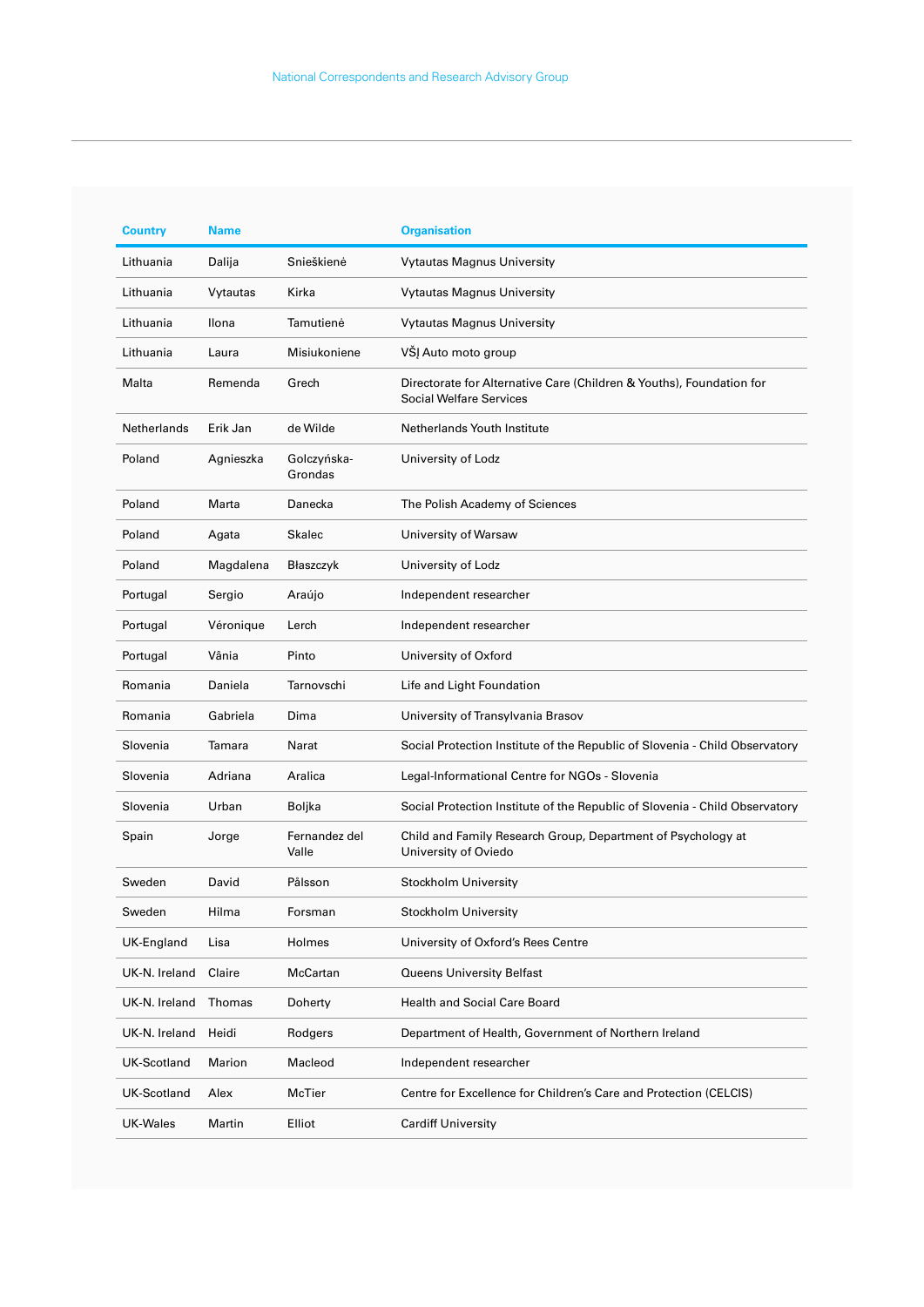## Terms of Reference for the Research Advisory Group

### **Background and main aim of this research project**

The need for timely and reliable quantitative and qualitative data on children without or at risk of losing parental care is of crucial importance for the development, implementation, monitoring and evaluation of comprehensive de-institutionalisation strategies. Indeed, the systematic collection of accurate data on the numbers and characteristics of children in care, the root causes of institutionalisation and the function of the child protection system as a whole is crucial and can help ensure better policies, improve the state's ability to protect and promote children's rights and lead to sustainable reforms and better outcomes for children.

Data collection and dissemination in the area of child protection continues to be haphazard and often relies on NGOs and other actors to interpret the available data, analyse disaggregation and bring this to the attention of policy makers. National child protection policies and practices often lack monitoring and evaluation (M&E) frameworks including an agreed set of national child protection indicators, and child protection data system vary greatly in terms of their level of development. It is therefore difficult to trigger EU legislative initiatives without a sound evidence base and strong child protection data systems. With this in mind, Eurochild will, in partnership with UNICEF, map the child protection data systems across the EU Member States.

The study will build on the findings of a feasibility phase carried out in 2019, which mapped the data system and corresponding data available in 4 EU countries (Bulgaria, Estonia,<sup>39</sup> France and Ireland). This study aims to achieve a sustainable impact on policy making and strengthening child protection data systems at EU and national level. This study will seek to take advantage of the window of opportunity offered by a new EU legislature, the development of the Child Guarantee in Europe along with the evolution of the TransMonEE database.

The results of the study will inform a discussion paper and policy briefing that will identify recommendations to the EU.

#### **Purpose and composition of the Research Advisory Group**

This project is inspired by the [survey](https://www.eurochild.org/policy/library-details/article/national-surveys-on-children-in-alternative-care-2nd-edition/?tx_news_pi1%5Bcontroller%5D=News&tx_news_pi1%5Baction%5D=detail&cHash=f78d80ae85407aaa5868085142f4f2de) Eurochild did in 2010 on Children in Alternative Care, and we will be using this opportunity to better understand what data EU Member States collect in the child protection system & how it is used, & what would be helpful to be able to compare across countries to support policy development- & potentially the child guarantee implementation.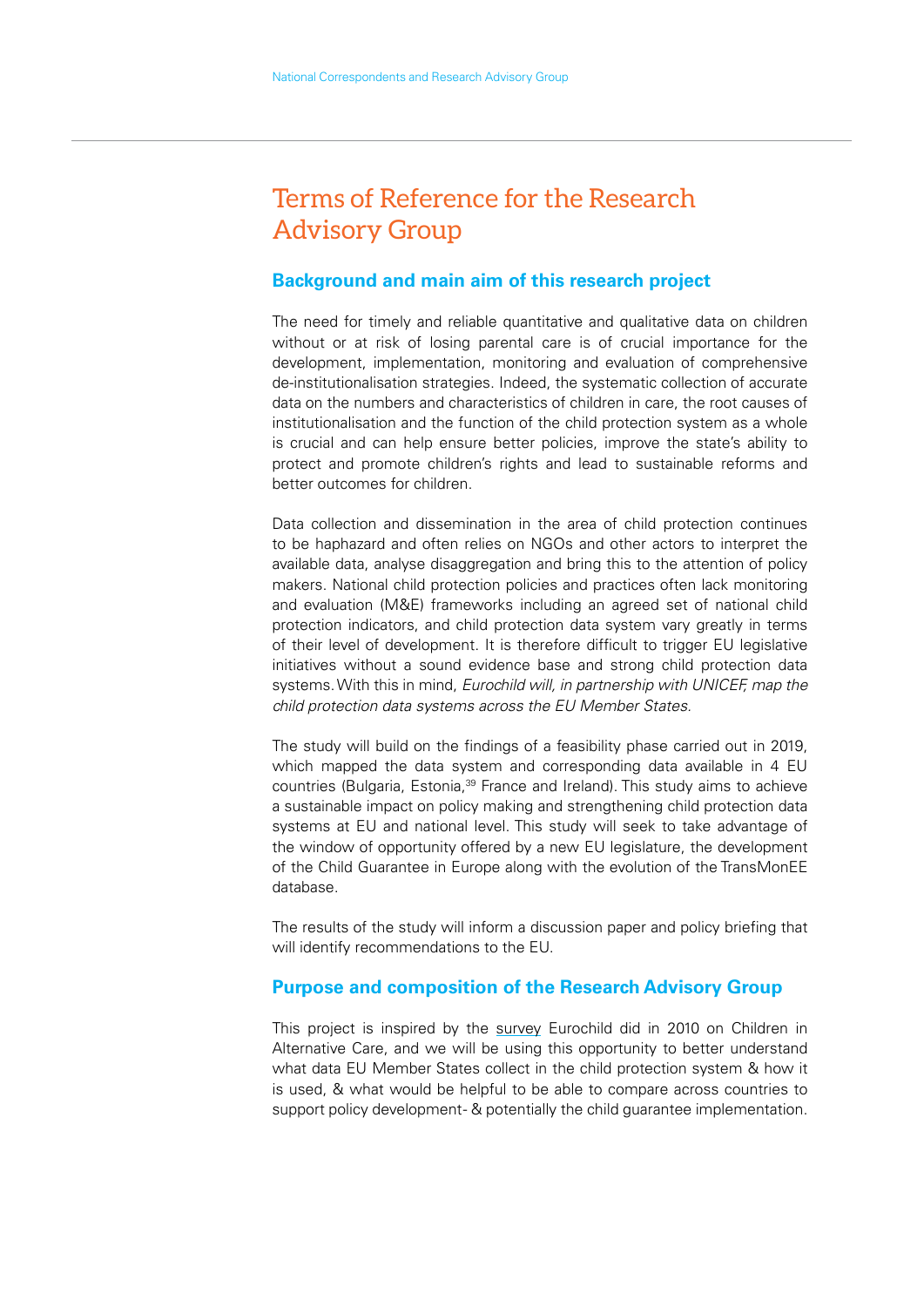The Research Advisory Group (RAG) is set up to provide overall research guidance and non-binding expert advice to the project in order to maximise the impact of the project results. This group, chaired by Maria Herczog, is serving as an advisory body, a thoughtful sounding board for the project involved in its design, implementation, monitoring and evaluation. The group was selected to ensure that there is a balanced mix of: 1) researchers/ academics with strong analytical experience in comparative and crosscountry analyses in the broader & related areas of Children in Alternative Care, particularly European comparatives; and 2) experts in national data collection systems in child protection, including or with close contact to government officials with responsibility for data collection. This composition will assist the research team in advising on the scope of the research based on the draft study protocol that Senior Research Coordinator will develop, but it will also be a helpful 'sound check' for any recommendations that emerge for national level data collection.

Members of the RAG are not representatives of any sector or organisation, but contribute their own experience, knowledge and strategic thinking to the Research Advisory Group. Research advisory group members are held to confidentiality concerning the project. Preliminary project results may not be used for advocacy or any other purposes without prior agreement by Eurochild and UNICEF.

### **Responsibilities and deliverables**

Research Advisory Group members' responsibilities include:

- To advise the project team (comprised of Eurochild & UNICEF representatives, the Senior Research Coordinator and the chair of the RAG) on the structure, content, concepts and methodology of the agreed research outputs (including a study protocol, mapping of data collection in child protection systems across EU Member States, coordinating fieldwork at national level to fill gaps in data provision and write up of agreed reports) in order for the study to achieve its overall objectives;
- To act as a critical friend in relation to the overall shape, academic direction, methodology and policy relevance of the research;
- To support the project in its awareness raising activities  $-$  including offering advice on the development of the theory of change and advocacy strategy, and supporting through consultation and review of the country research reports and relevant outputs;
- To support the dissemination of the project outputs to key audiences and potential users.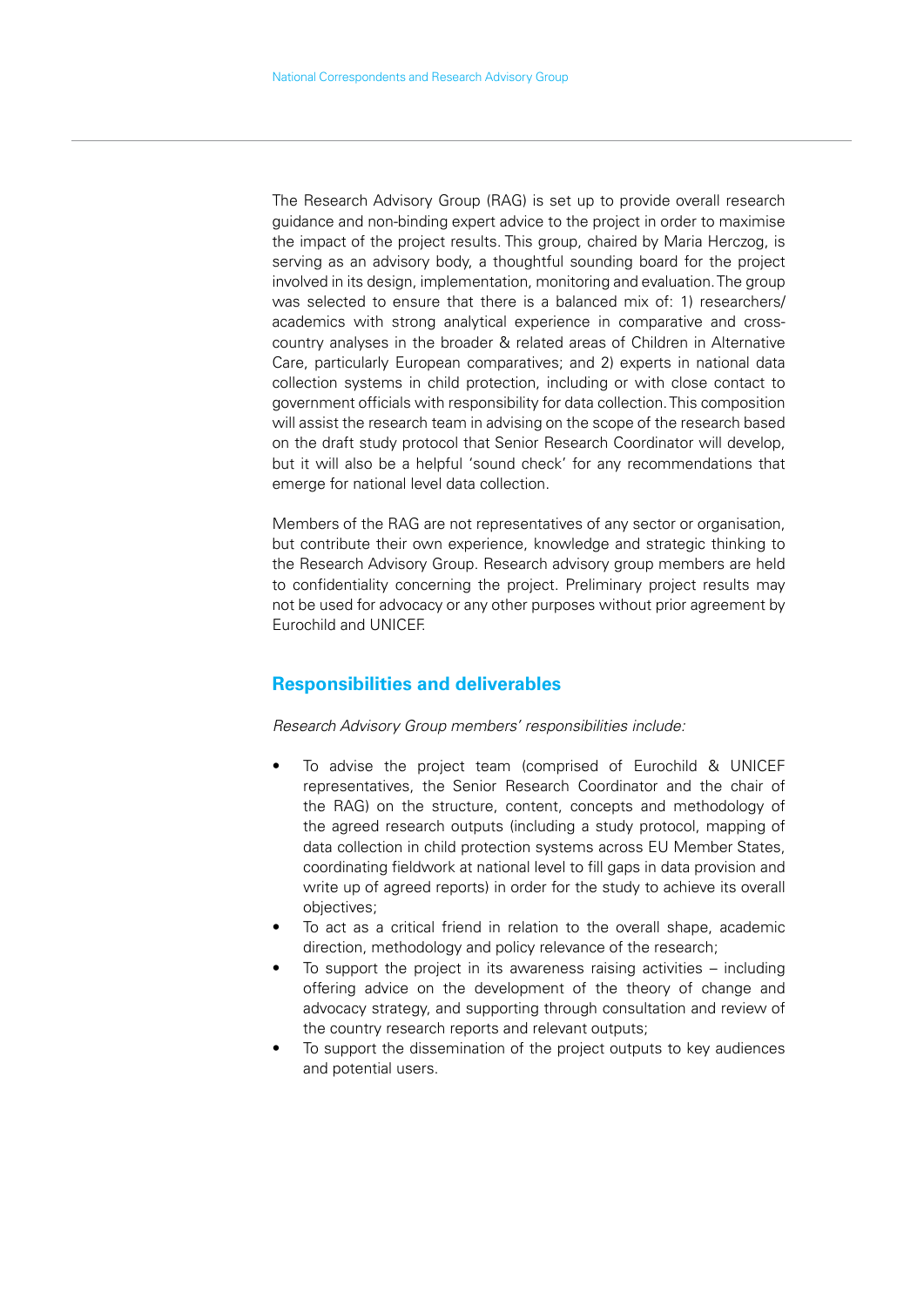The Research Advisory Group will have contributed to the following results (individual contributions may vary):

- A research protocol and tools to map data collection across EU Member States child protection systems;
- An evidence-based advocacy strategy and toolkit;
- Selection of key stakeholders at national and sub-national level to be consulted at the fieldwork phase;
- Review of the country reports, discussion paper and policy brief that together will encompass a final report for the research study;
- Two face-to-face (on-line) consultations that will review the research study's components at the start (March) and towards the end of the project (November). More than two meetings over the year might be proposed due to the current extraordinary circumstances related to Covid-19 crisis.

### **Working methods and meetings**

The work of the Research Advisory Group is based to some extent upon virtual communication and consultation. However, two face-to-face (currently online) meetings are also held to coincide with key milestones along the project's timeline, including presentation of the draft research protocol by the Senior Research Coordinator, and review of the country reports. RAG members are expected to ideally attend these meetings in person if possible (normally 2 meetings).

When feedback and input is required in between meetings, members of the RAG will be expected to provide input via email. From time to time individuals may be asked to provide specific advice and expertise as required.

Meetings of the RAG are convened by Eurochild staff involved in the project. Minutes will be circulated to all members and to those in attendance following each meeting. Minutes and all other documentation are to be considered confidential by members unless expressly indicated otherwise. The Research Advisory Group may propose experts / stakeholders to be invited to attend its meetings where their attendance would facilitate discussion.

#### **Expenditure, travel expenses**

Members of the RAG work in an honorary capacity. Members and invited experts / stakeholders are reimbursed for their travel expenses related to the Research Advisory Group meetings.